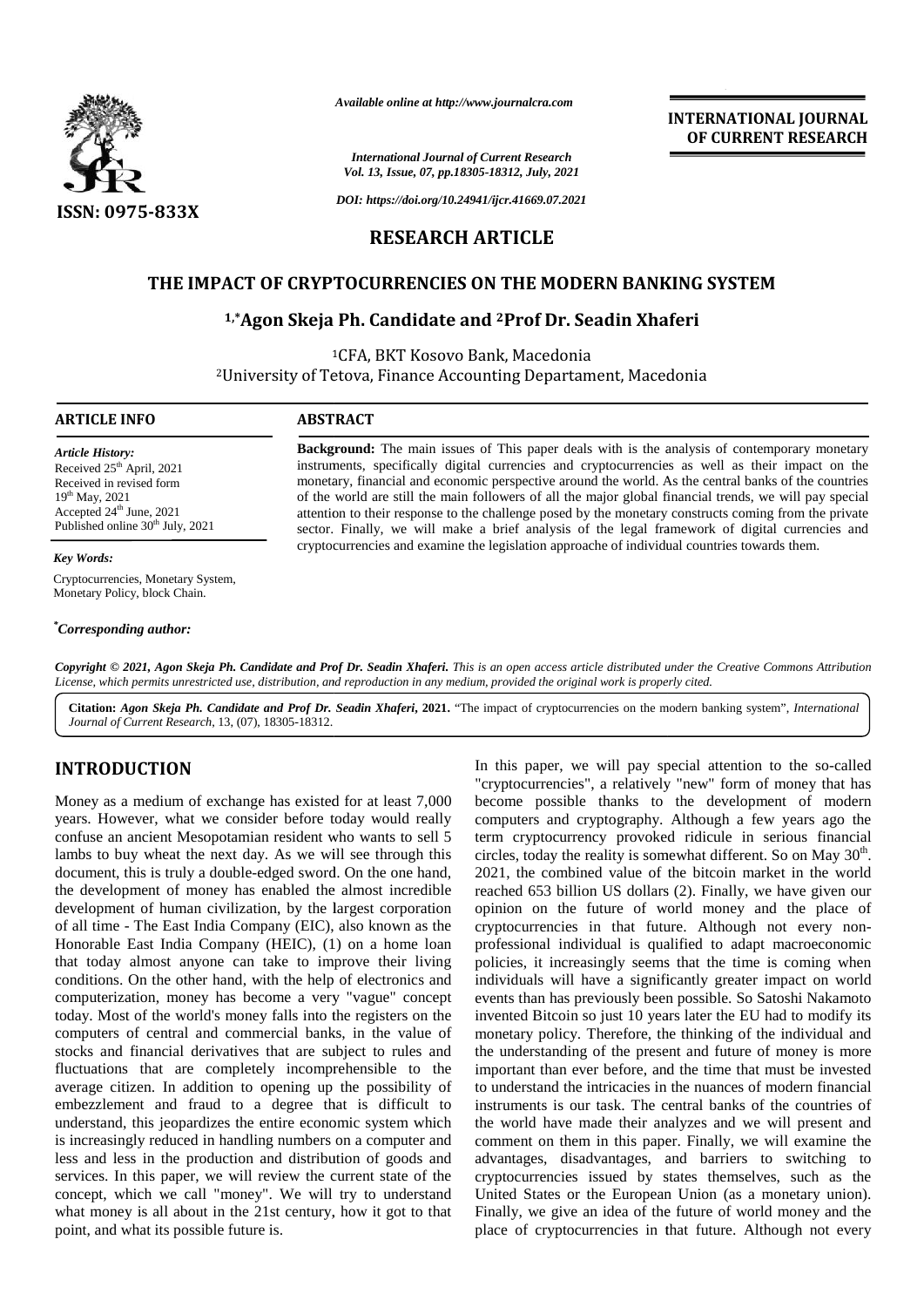non-professional individual is qualified to adapt **n** macroeconomic policies, it increasingly seems that the time is coming when individuals will have a significantly greater impact on world events than has previously been possible. So Satoshi Nakamoto (Satoshi Nakamoto is the anonymous name used by the creators of the Bitcoin cryptocurrency) (3) invented Bitcoin but 10 years later, the EU had to modify its monetary policy because of it. Therefore, the thinking of the individual and the understanding of the present and future of money is more important than ever before, and the time that must be invested to understand the intricacies in the nuances of modern financial instruments is our task.

#### **MONEY IN THE PRESENT TENSE**

Modern money exists in two manifestations. These are cash and deposits, which citizens, companies and other non monetary entities use every day to make cash and non-cash payments. Modern paper currency means a system in which the issuance banknote cannot repaid in full value money, ie.in gold. The banknote was turned into clean paper money. It is common to note that validity, or currency, is a set of legal arrangements that govern the system of a state. For example, in the coin system, the banknote was a monetary substitute and in the paper currency system, it is money, ie. A generally accepted means of exchanging or paying for goods and services is now called a banknote (4). Paper banknotes, as a rule, do not perform the function of an international means of payment; this function is performed only by some convertible currencies which are most widely used and in which the greatest confidence is given. Modern money, whether in the form of paper banknotes or in the form of credit money (deposit money), is nothing but a form of credit created by banks by approving claims against themselves, thus creating their obligations to non-banking entities.

Deposit money (banknotes, paper money) today is widely called electronic money, obviously due to the strong development and implementation of computers and informatics. By approving a loan, the bank creates an additional amount of money that is intangible, but its creation is possible only in the case of cashless payment transactions. Such money is also called credit money and it has become an indispensable component of the functioning of the modern economy and the biggest secret of banks that distinguishes it from all other financial institutions. Unlike most financial institutions, banks not only mediate in the transfer of funds from savers to lenders, but while monetary institutions create and multiply money (5). According to modern international standards, "money in a broader sense" is defined as "all liquid financial instruments held by the money sector that are widely accepted in the economy as a medium of exchange, plus those that can be turned into a medium in the context of this century, it would include fiat coins issued by central banks, short-term digital credit facilities (swap, credit cards, paypal, googlepay, payday loans), WePay, AliPay, M-Pesa, etc.), coins issued by the private sector / non-profit organizations or central banks (Bitcoin, Libra, etc.) (6). Cryptocurrency is therefore a specific form of digital money that has emerged in recent years, and that meet some of the features that we will describe later in this paper. There are two reasons for the emergence of electronic money and digital currencies. First, according to the Austrian School of Economic Analysis, money is subject to a "social institution" for an institutional change already begun and interpreted as a consequence of spontaneous evolution that

must overcome the shortcomings of substitution and the double coincidence of desires. Today, electronic money is the last stage of this development and represents an additional stage of institutional change. Another reason for the emergence of electronic money is the information revolution characterized by integration of electronic information and telecommunication technology, which reduces the geographical variations through which information can be transmitted worldwide (7).

**DIGITAL MONEY?:** Electronic payment has existed since the 1960s, ie since the development of Electronic Funds Transfer (EFT), which has become increasingly sophisticated and applicable in a growing number of countries. EFT involves the application of computer and telecommunications technology in billing. This method has been used by Banks and other financial institutions to exchange and transfer large sums of money nationally and internationally. The basic function of EFT is to move money through the network as a substitute for money or checks to execute a transaction. This shortens payment time and reduces transaction costs. The use of EFT has increased significantly with the arrival and acceptance of ATMs at the point of sale (EFTPOS).EFT is considered to be the first stage in the electronization of transactions. In the early 1980s, thanks to the development of network technology, the cost of telecommunications and data processing was reduced and electronic payments became more profitable with the advent of credit and debit cards, which a few years (after their advent)became more popular electronic tool for small transactions. Also, the development of encryption has played a major role in successful card payments. (8) Electronic money is an electronic component of currency systems and is still traded in units known as the dollar, euro, peso or yen.

Electronic money is usually regulated and controlled within the central banking system of government. Buyers of such transactions have been identified under the Financial Standards of the Action Working Group and as a result are not anonymous (9). Before going into the world of "crypto-assets" in more detail, it should be noted that although the use of the term "crypto-assets" is becoming more widespread, there are still various legal texts and policy documents that use the terms of "crypto-assets". Miscellaneous, such as virtual currencies, currencies, and digital currencies or digital assets related to some or all types of crypto-assets. Currently, the term "crypto assets" is used for a wide range of assets. Despite its frequent use, there is no generally accepted definition of what constitutes a crypto-property. Regulatory and standard-setting bodies have adopted different definitions for their supervisory purposes or for other purposes:

- The ECB European Central Bank Working Group on Crypto-Assets has defined the term as "any digitally registered asset that is neither a financial claim nor a financial liability of any natural or legal person and that does so". "They do not embody the property rights of the subjects";(10)
- IOSC (International Organization of Securities Commissions) has defined the term as "a type of private asset that relies primarily on cryptography and DLT (distributed ledger technology) or similar technology as part of perceived or inherent value, and may represent an asset such as currency, commodities or securities or be a derivative of a commodity or security ";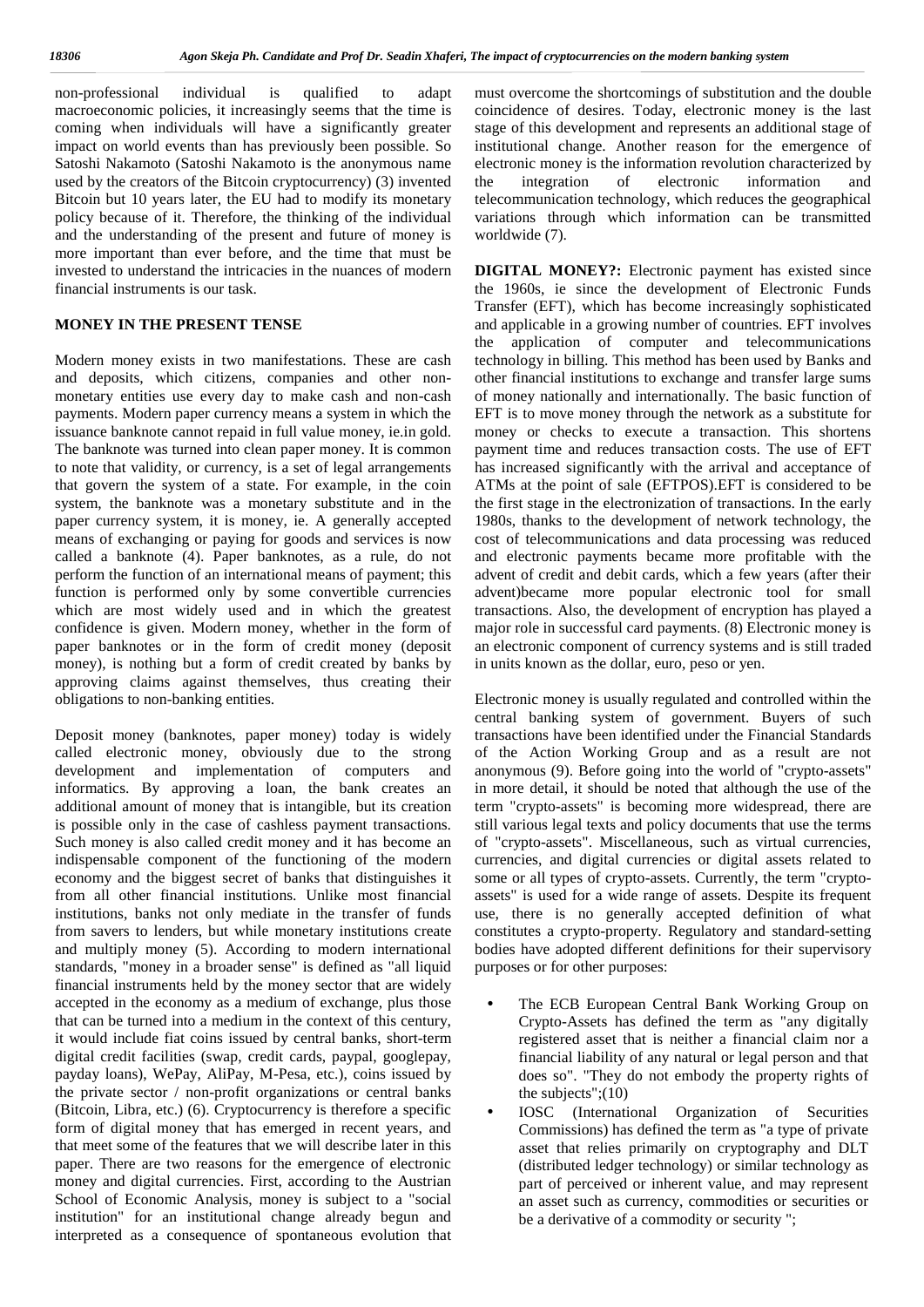- *J* The FSB (Financial Stability Board) has come up with a min similar definition and defines the term as "a type of private property that relies primarily on cryptography and a distributed book or similar technology as part of their perceived or inherent value".
- The European Securities and Markets Authority (ESMA) has defined crypto-assets as "a type of private property that relies primarily on cryptography and DLT or similar technologies as part of their perceived or inherent value. "ESMA also refers to the so-called "virtual currencies" and "digital tokens" (which it defines as "any digital display of interest which may be valid, the right to receive a privilege or to perform certain functions").or may not have a specific purpose or use ").According to ESMA, crypto-assets also mean assets that are not issued by the central bank. (11)

Most cryptocurrencies are decentralized networks based on block chain technology - a distributed book verified by a computer network. A defining feature of cryptocurrencies is that they are not usually issued by any central authority, making them theoretically immune to government interference or manipulation (12) The main technology that enables the existence of cryptocurrencies is the famous "block chain", ADVANTAGES otherwise known as "Transaction Chain "or "Block chains". n short, a block chain is a decentralized database that maintains a register of assets and transactions through a peer-to-peer network. There are some terms in this expression that require further clarification such as: decentralized, asset registration, transaction and peer-to-peer valuation.

*Decentralized* - there is no central authority that is considered absolute truth. The truth is that with which at least  $50\% + a$ computer on the network agrees. That is, if there are 1000 computers on the network, what 501 computers agree on is the absolute truth. In reality, a database often exists on millions of computers, making any "configuration" of data almost impossible (but not completely).

*Registration of assets and transactions* - The very name of the block, "chain of blocks", insinuates the existence of several blocks. A block is a purely virtual concept that exists on a b. computer and is used to store a single record. Registration can be anything: transaction details, an intelligent contract, or even an entire application. Almost anything can be "packaged" in a record and stored in a block. And that block is then added to the "main book". The general ledger by definition consists of a series of blocks and always contains the entire history of an individual block. So anyone can get at any time the full history  $\epsilon$ . of all transactions ever made in e.g. Bitcoin network, or ethereum network, or any other public cryptocurrency. And this is exactly the foundation of block chain security.

*Peer-to-peer* - English name for computer networks that do not have a focal point but are real "networks" in the full sense of the word. Each computer can reach each other by a large number of different routes, which increases exponentially with the number of computers on the network. Cryptocurrencies use block chain technology to record transactions. In this way, they achieve all the interesting features they have: decentralization, security, flexibility, sustainability, reliability. The main benefits e. of using cryptocurrencies are that funds are more easily transferred between two parties in a transaction. These transactions are enabled using public and private keys for security purposes. These funds transfers are performed with

minimal processing costs, allowing users to avoid high fees for online transactions charged by most banks.

| 01000100 01000001 01010100 |
|----------------------------|
| 01000001 00100000 01010010 |
| 01000101 01010110 01001111 |
| 01001011 01000101 01000100 |
| 01000100 01000001 01010100 |
| 01000001 00100000 01010010 |
| 01000101 01010110 01001111 |
| 01001011 01000101 01000100 |
| 01000100 01000001 01010100 |
| 01000001 00100000 01010010 |
| 01000101 01010110 01001111 |
| 01001011 01000101 01000100 |

#### **Figure 1. Technically correct representation of Bitcoin.Contrary to many illustrations on the Internet, Bitcoin does not exists in physical form**

**ADVANTAGES AND DISADVANTAGES OF CRYPTOCURRENCY:** If cryptocurrencies had only the advantage, their universal acceptance would be swift and unquestionable. However, in addition to the significant benefits, there are some barriers to universal use and acceptance. In this chapter, we will examine both sides of the coin.

### **The advantage of cryptocurrency**

#### **The main advantages of cryptocurrencies are:**

- Decentralization ensures (almost) anonymity of transactions, which is good for privacy. DLT (Distributed Ledger Technology) is also in principle less susceptible to malicious attacks compared to centralized systems and should therefore allow a reliable book of past transactions to be maintained;
- Private release is not decided by a political institution, but by an algorithm that cryptocurrency supporters see as a way to avoid discretionary decisions that could lead to excessive inflation. The automatic issuance of cryptocurrencies also increases the transparency (at least for anyone able to read the algorithm) and the predictability of their monetary policy.
- One of the current advantages of cryptocurrencies is the speed of transactions. With an average transaction time of about ten minutes, compared to hours, sometimes days in the case of banking transactions in the case of sending money across national borders. (13)
- d. "Sending Bitcoin across borders is as easy as sending it across the road. There are no banks for which you will have to wait three business days, with no additional fees to make an international transfer and no special restrictions on the minimum or maximum amount you can send. The Bitcoin network always works and never sleeps, even on weekends and holidays."(14)
- One of the most frequently mentioned advantages of Bitcoin is the idea that it will have a limited total offer of 21 million Bitcoins. Some argue that this will allow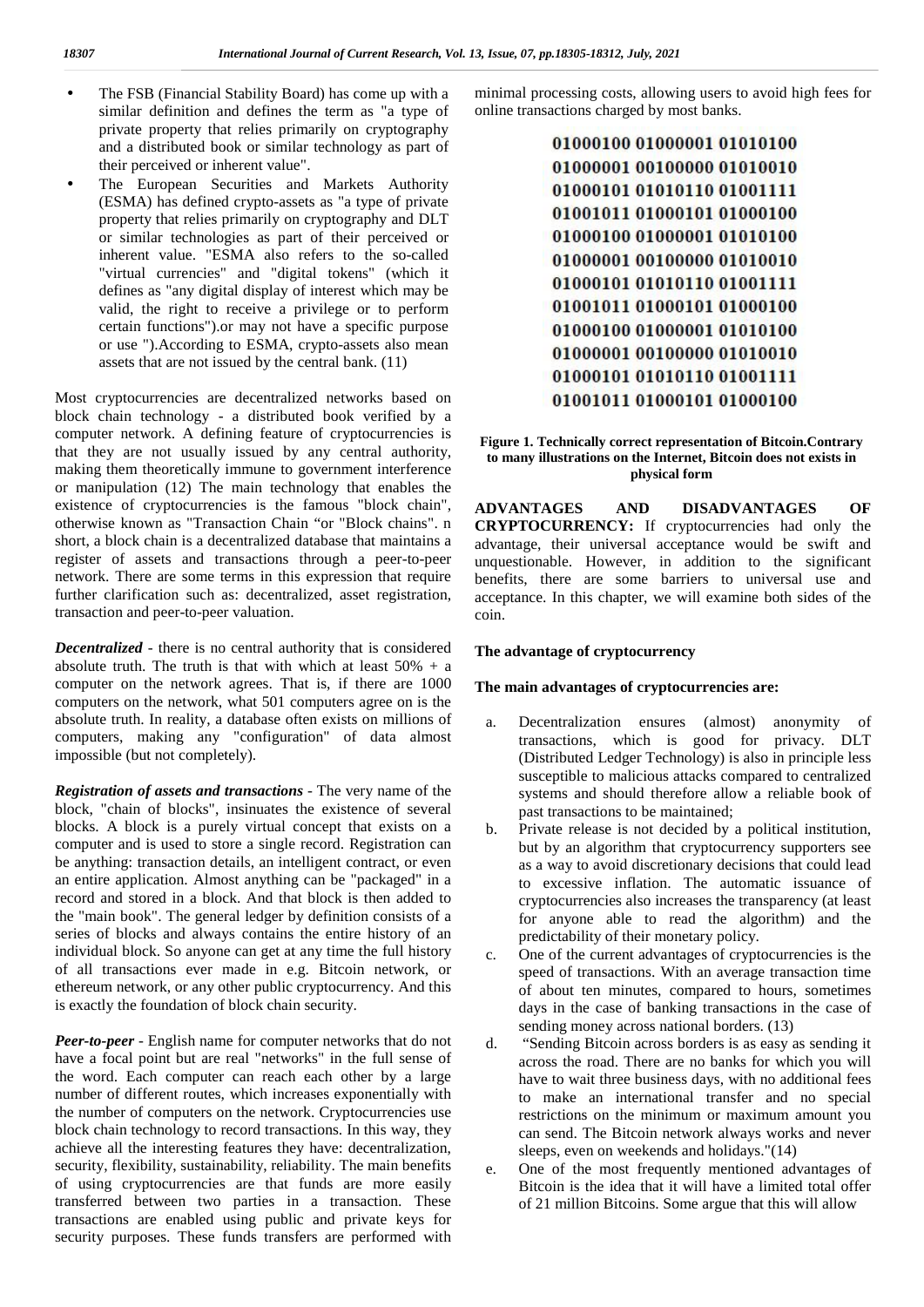| Criterion     | E-money                                                                                                               | <b>Bitcoin</b>                                              |
|---------------|-----------------------------------------------------------------------------------------------------------------------|-------------------------------------------------------------|
| Value         | Equal to amount of fiat currency exchanged into electronic form                                                       | Determined by supply and demand, and trust in<br>the system |
| Accessibility | Largely limited to Internet connection<br>Access to electronic devices such as mobile phones, and on agent<br>network |                                                             |
| Customer id   | Financial Action Task Force standards apply for customer                                                              |                                                             |
|               | identification (though such standards permit simplified measures<br>for lower risk financial products)                | Anonymous                                                   |
| Production    | Digitally used against receipt of equal value of fiat currency of<br>central authority                                | Mathematically generated ("Mined") by peer<br>network       |
| Issuer        | Legally established e-money issuer                                                                                    | Community of developers, called "miners"                    |

#### $B_{\text{B}}$  is not to keep to keep to keep to keep to keep to keep to keep to keep to keep to keep to keep to keep to keep to keep to keep to keep to keep to keep to keep to keep to keep to keep to keep to keep to keep to k **Table 1. Differences between E-money and Bitcoin**

Source: I. Nahorniak: Cryptocurrency in the context of development of digital single market in European Union, 2016.

Bitcoin to retain its value, and this is usually in contrast to the US dollar, which is claimed to have "lost almost all of its value over the last 100 years". This is then cited as the reason why people will abandon the fiat currency in favor of Bitcoin. (15)

#### **The disadvantages of cryptocurrencies**

It is ironic that some of these "advantages" can also be interpreted as disadvantages. So, for the disadvantages we can list:

*Decentralization ensures* (almost) anonymity of transactions, which can facilitate transactions related to illegal activities or tax evasion. Perhaps cryptocurrencies are even more prone to such activities than cash given the increased ability to process large transactions.

*Private release* is not decided by a political institution, but by an algorithm, which prevents discrete decision-making that would allow flexibility in handling shocks.

*Security* - To conduct transactions using cryptocurrencies, users must have, for example, Bitcoins (each of which is essentially a long string of numbers) "stored" in a so-called wallet, which can be used to receive coins or transfer them to another portfolio. These can be "hot" wallets, which record Bitcoins-related data in the app on a computer or Internet connected phone, or an online wallet provided by independent companies. These wallets can be used for transactions when someone has access to the wallet using a unique private "encryption key" associated with that wallet. In practice, Bitcoin wallets have proven to be very insecure. Hackers have stolen Bitcoin from many large exchanges, and those with "hot wallets" can be exposed to piracy through malware, or lose Bitcoins using phishing methods that trick them into handing over their private keys to hackers. Once Bitcoins are stolen, there is no protection like those available to those who deposit their euros or dollars in bank accounts. All Bitcoin transactions are permanent, so Bitcoin removal transactions cannot be canceled. Tracking stolen Bitcoins has also proven difficult because those who steal them often use "mixed" services that allow Bitcoin exchanges, so the stolen Bitcoin is ultimately owned by people who had nothing to do with the crime originally. Of course, it is also possible to hack commercial bank accounts, but if the client loses deposits from piracy, the bank will generally be responsible for providing full compensation. Even if a bank eventually becomes insolvent due to the crime of piracy or some other event, the vast majority of bank deposits are covered by government deposit insurance schemes. Because these wallets are so insecure,

wallet. The safest environment they recommend is usually described as "cold storage" offline. Bitcoin.org advises: 'An offline wallet, also known as cold storage,' offers the highest level of security for savings. This includes storing your wallet in a safe place that is not connected to the network. "Common storage options include USB keys or other storage media, such as hard drives. Of course, if these 'cold' devices are stolen or damaged, coins are effectively lost because without the necessary data you can not use them (18)

*Limited Currency Amount* - One of the points that cryptocurrencies, and especially Bitcoin boast of a huge advantage is the fixed amount of currency that will ever be issued. For Bitcoin, that amount is 21 million Bitcoins. However, in the real world, limiting the amount of money you spend has some unintended consequences:

Currency valuation, i.e. the value of each Bitcoin will increase over time. As a result, it will be much more effective to store Bitcoin than to use it for transactions, which defeats the purpose of cryptocurrency. For the same reason of currency valuation, but even if it is not, there will always be a need for a central body to accept money, issue loans and recycle money into the system. Paying taxes on a cryptocurrency can cause all cryptocurrencies to end up with the state, giving the state full control over the currency. This is actually one of the mechanisms by which the state can legally eliminate any cryptocurrency.

*Volatility* - Due to the speculative nature of the crypto-market, currency volatility is really impressive (Figure 2). In addition to the features listed in the points for the advantages and disadvantages of cryptocurrencies here we will also state:

- Reduced transaction costs (power)
- Although there is no significant difference in smaller transactions when transferring a larger amount of money across state borders, there are significant additional fees that banks charge users.

Cryptocurrency does not have such costs for now, transactions always cost the same, no matter how much and where the transaction took place.

- Security of personal data (power)
- All transactions in the Bitcoin network are completely anonymous.
- Limited intervention of public authorities (forces) it is completely unclear who should have jurisdiction over the Bitcoin network, given that it is decentralized and extends to almost all countries in the world.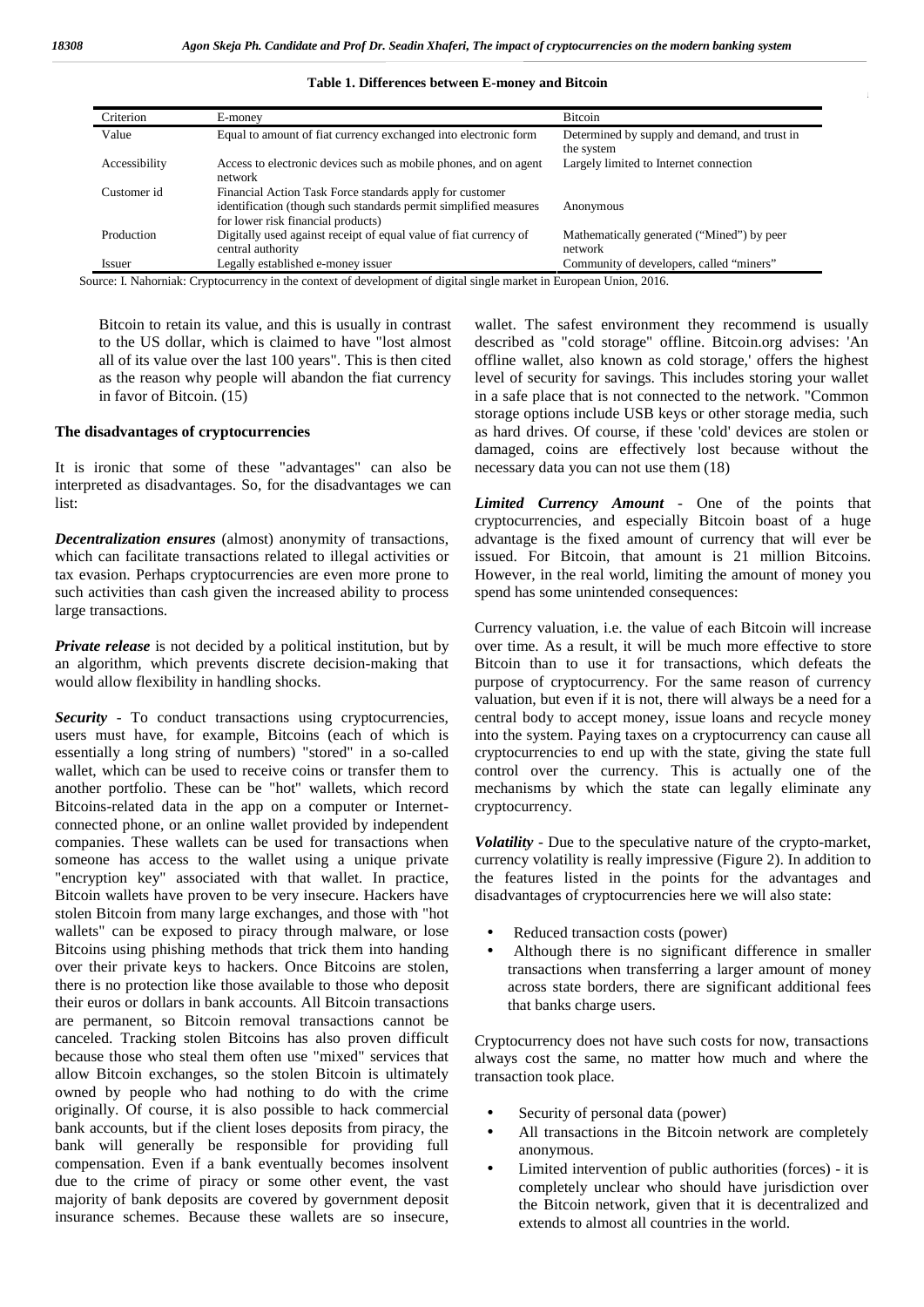

Sources: Bruegel based on Bloomberg, ECB and IMF, Cryptocurrencies and monetary policy, p.12 (https://www.europarl.europa.eu/cmsdata/150000/BRUEGEL\_FINAL%20publication.pdf, 12.04.2021

**Figure 2. Inflation in the euro area (in €, bitcoin) and in Venezuela (year-on-year %)**

| <b>STRENGTH</b>                                                        | <b>WEAKNESESS</b>                                                                     |
|------------------------------------------------------------------------|---------------------------------------------------------------------------------------|
| • Lower transaction cost: the are no bank or other fees; • Speed       | • Bitcoin exchanges vulnerable to hacking;                                            |
| Transaction proceeding time: for Bitcoin the total process time is     | • Pure consumer experience;                                                           |
| between 10-60 minutes. Also it works at 24/7 basis unlike payments     | • Uncertainty about regulation;                                                       |
| make through traditional payment systems;                              | • Bitcoins are not widely accepted;                                                   |
| • Certainty of payment received;                                       | • No buyer protection;                                                                |
| • The absence of intermediaries: - Financial inclusion outside the EU; | • No Valuation Guarantee;                                                             |
| • Security of personal data: customers using Bitcoin leave no data     | • Uncertain Future.                                                                   |
| behind which can be stolen                                             |                                                                                       |
| • Limited interference by public authorities.                          |                                                                                       |
| <b>OPPORTUNITIES</b>                                                   | <b>THREATS</b>                                                                        |
| • Bitcoin accounting transparency eliminates the need for businesses   | • Criminals are able to launder proceeds of crime because they can deposit            |
| to produce documents about activities;                                 | transfer VC anonymously;                                                              |
| • Contributing to economic growth;                                     | • Criminals are able to launder proceeds of crime because they can deposit            |
| • Elimination of obstacles in the context of creating Digital Single   | transfer VC globally, rapidly and irrevocably (it might be used for money             |
| Market in EU;                                                          | laundering)                                                                           |
| • Investment in Bitcoin.                                               | • Criminals might use VC exchanges to trade illegal goods;                            |
| • It will be more consumer and business friendly.                      | • Criminals/terrorists use the VC remittance systems and accounts for fi              |
|                                                                        | nancing purposes. (it can be used for financing criminals or terrorist<br>activities) |

Source: I. Nahorniak: Cryptocurrency in the context of development opf digital single market in European Union, InterEULawEast : journal for the international and European law, economics and market integrations, Vol. 3 No. 1, p119-120, 2016.



Source: https://markets.businessinsider.com/currencies/btc-usd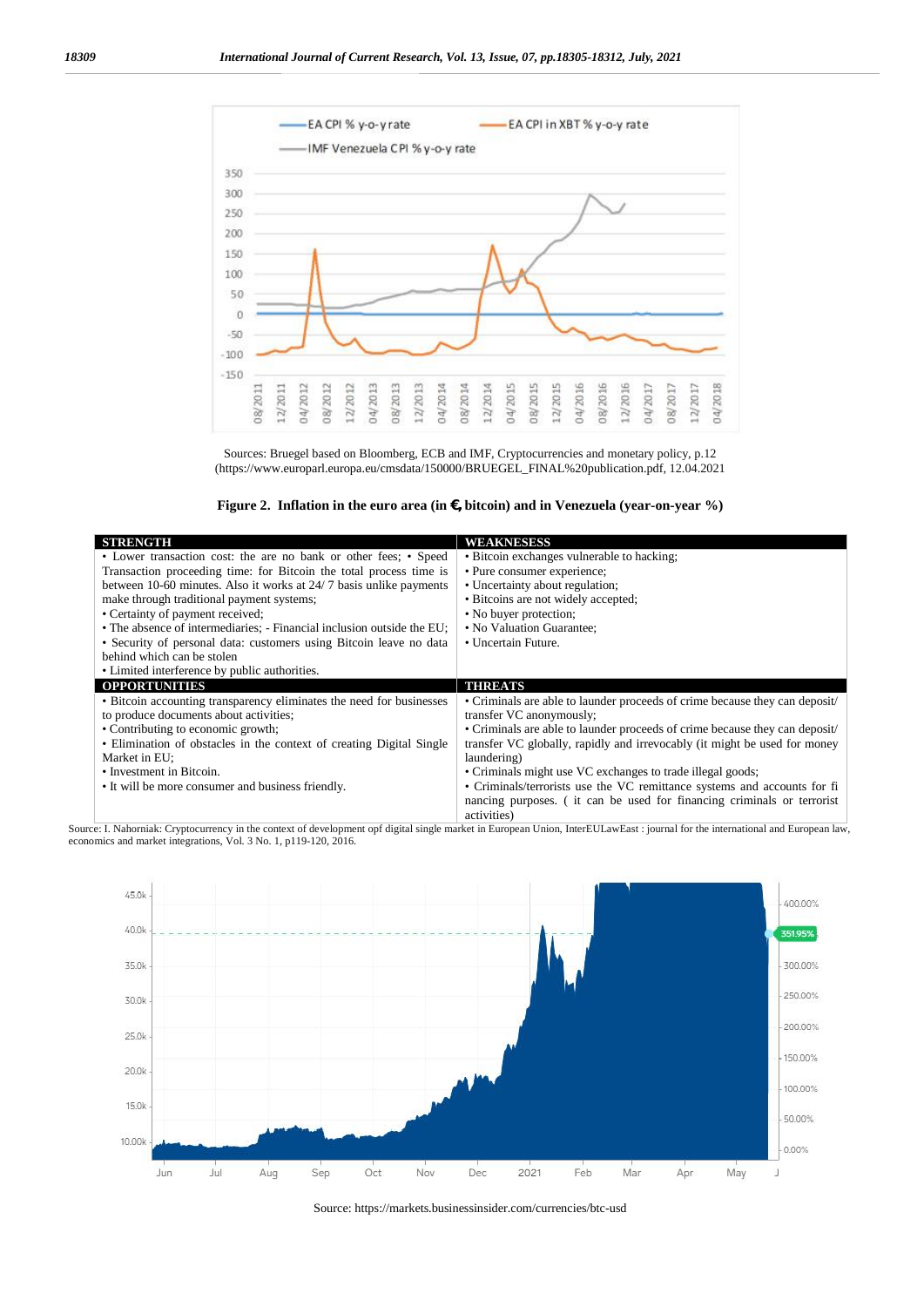This, at least in the short term, guarantees a smooth operation, a but unfortunately favors the performance of illegal activities.

- No customer protection (vulnerabilities)
- As mentioned in the previous point, non-interference by public authorities means that apart from the lack of regulation, there is no guarantee of the possibility of returning lost or stolen Bitcoins.

Theft can hardly happen by hacking the Bitcoin network itself, but users hold large amounts of Bitcoin in the so-called Cryptocurrency, where they use them for trading and speculation. In the past, there were several cases of piracy of such exchanges with major damage, in some cases the exchange of cryptocurrencies was able to survive and the damaged users were even reimbursed for their funds, but more often it happens that users remain forever without money.

- Accounting transparency (opportunities)
- A person who has never dealt with accounting is not aware of how much trouble it is to keep all accounts and accounts correctly in smaller enterprises, let alone in medium and large enterprises. A complete shift to cryptocurrency transactions would mean an absolute revolution in accounting and bookkeeping and eliminate almost any possibility of error or "book fraud". A Bitcoin "main book" would always be an absolute source of truth, and literally anyone can control and confirm the flow of a particular company's transactions. Of course, this would require a regulation by the state, as the transactions themselves are anonymous, and it would be necessary for legal entities to eliminate this feature, or in some way allow the marking of the transaction of a certain legal entity with a code or key.
- Criminals can use Bitcoin to trade illegal goods (threats)
- As already mentioned, one of the biggest forces is the biggest threat.

It is debatable whether this problem can ever be eliminated in the example of Bitcoin. However, cryptocurrencies issued by central banks themselves may have methods to track illegal activities.

No customer protection (vulnerabilities)

 As mentioned in the previous point, non-interference by public authorities means that apart from the lack of regulation, there is no guarantee of the possibility of returning lost or stolen Bitcoins.Theft can hardly happen by hacking the Bitcoin network itself, but users hold large amounts of Bitcoin in the so-called Cryptocurrency, where they use them for trading and speculation.In the past, there were several cases of piracy of such exchanges with major damage, in some cases the exchange of cryptocurrencies was able to survive and the damaged users were even reimbursed for their funds, but more often it happens that users remain foreverwithout money.

Numerous proponents of cryptocurrencies have recognized that the serious volatility of first-wave cryptocurrency prices is indeed a major obstacle to their acceptance as a means of payment and hedging value. They tried to solve the problem by introducing so-called "Stabil coins". Simply put, stable Bitcoin is a variant or subcategory of cryptocurrencies that is usually

associated with the price of another asset or group of assets and aims to maintain a stable value. One of the largest stable Bitcoin currencies "Tether" is said to be 100% covered by the amount of money in USD. Like traditional cryptocurrencies, stable currencies are intended to perform currency roles. Unlike traditional "unsupported" cryptocurrencies, which are largely decentralized and have no issuer to identify, or an institution that can be easily held accountable by currency users, or stable currencies usually represent a "claim "for a given issuer or underlying asset. Fund or any other right or interest. In other words, there is something behind them, not only that they are considered "something valuable". Examples of stable currencies already in circulation are Tether (USDT), DAI (DAI) and Gemini Dollar (GUSD), among others. (18) On June 18, 2019, the social media giant Facebook officially announced that it plans to release its global cryptocurrency called "Libra" in the first half of 2020. Libra is projected as a global, collateralized stability. Its value will be fully supported by a reserve of real assets consisting of a basket of bank deposits and short-term government securities in the currencies of stable and reputable central banks. The stable Bitcoin bookstore has not been launched yet and given the regulatory concerns about the project, it will likely take some time until it gets the green light. (19)

**CENTRAL BANKS AND DIGITAL CURRENCIES:** Progress awaits no one. This is a maxim that is becoming increasingly important in the 21st century. Those who are not willing to adapt quickly to changing world trends often go down in history. This was once true for private companies, then it became applicable to multinational companies, and today we can truly say that it is applicable to entire states as well. Even the relatively distant past hides many instances where the slow or inadequate response of states to new challenges has led to later problems or even complete collapse. The Spanish crown, despite the abundance of silver from the Potosi mine in South America it controlled, declared bankruptcy of all or part of its debt at least 14 times between 1557 and 1696. The main reason is silver, which has reduced the need for the development of financial instruments and the development of cash, a benefit in the short run, but a disaster in the long run. Today, we do not have to wait for centuries for such a clash; it has been enough for ten years. This is why world governments are watching the emergence and development of modern digital currencies and cryptocurrencies.

Historically, two key characteristics have characterized successful currencies: price stability and a fairly large network of customers. Among the four basic functions of money (payment - the medium of exchange, savings - the storehouse of value, the measure of price - the unit of account, the function of world money) it seems that a good storehouse of value is a necessary condition for the other three. In other words, if the value of money is not relatively stable over time, it will not be widely used either as an accounting instrument or as an exchange instrument. On the other hand, currency value stability requires supply to monitor demand in a way that avoids high inflation (rapid value loss) and deflation (rapid value growth). In practice, avoiding high inflation requires that the supply of currency be somewhat limited, while avoiding deflation requires supply that can be resilient enough to keep pace with demand. Currency stability and the purpose of its network of users are based on different forms of trust and are closely intertwined. Ultimately, the success of money can be attributed to the institutional arrangements (or rules) that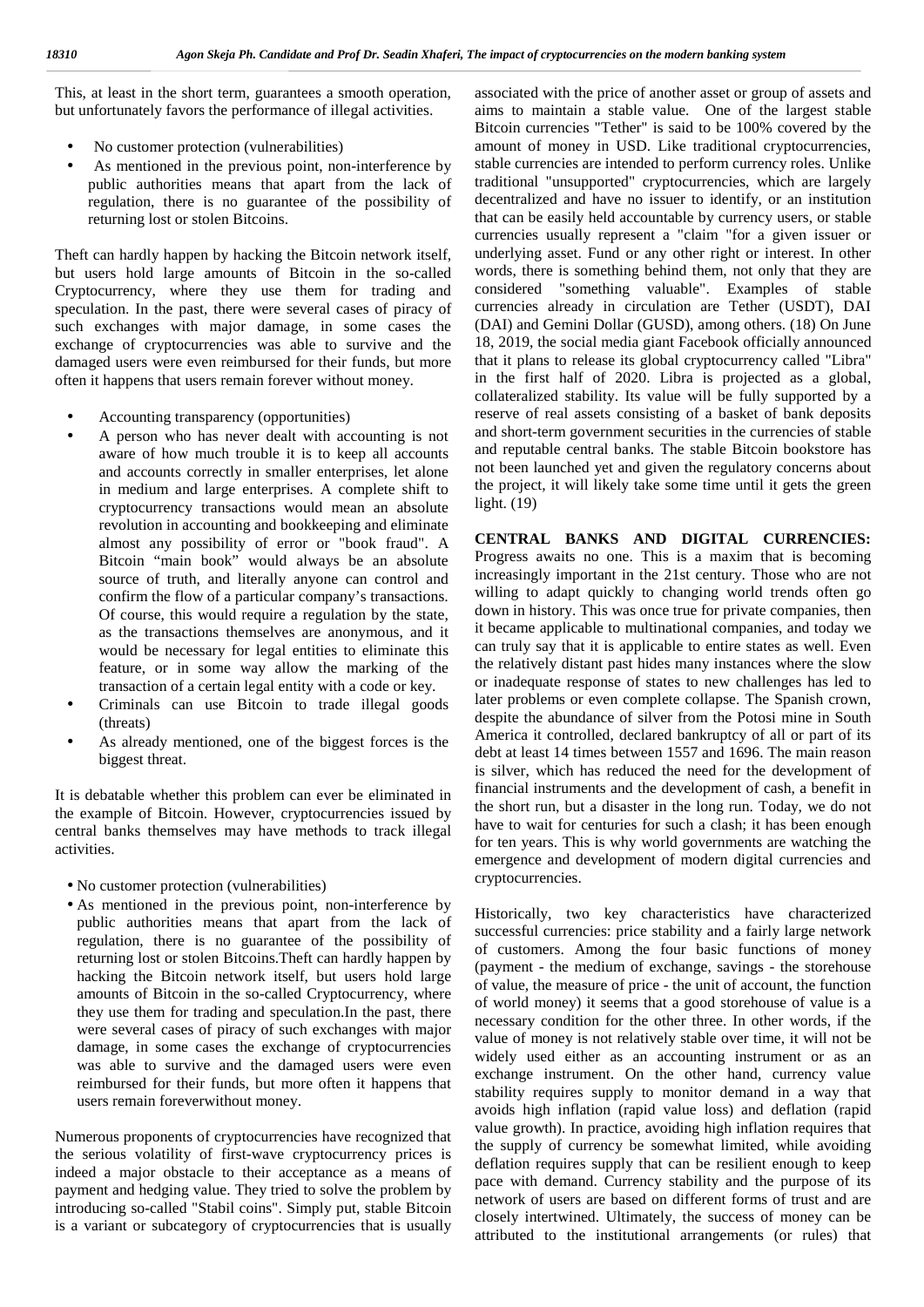underpin them and the extent to which they provide stable and are quality predictable purchasing power, a broad network, and general knowledge of both. Today, central banks offer a flexible supply of their currencies to meet their price stability orders in a responsible but discretionary institutional environment: inflation targeting. This framework allows central bankers to use many instruments (short-term interest rate changes, asset purchases, management expectations) and does not link them to any indirect objectives (such as money or credit growth), as long as they provide price stability. This high degree of flexibility of monetary committees in decision-making allows central banks to respond to changes in the economy and the way it operates by changing their supply protocols. There are several reasons why current cryptocurrencies are not necessarily a good substitute for government money the inherent instability of the values of today's major cryptocurrencies, which are by-products of their supply protocols (Figure 3). This section includes an analysis of the legislation grounds for Bitcoin functionality and is conducted from the perspective of relevant EU supranational legislation. The main purpose of this analysis is to show the applicability of the relevant legislation for Bitcoin. The legal framework for Bitcoin is extremely unclear. No regulatory body in the EU has achieved sufficient clarity in the context of the legal treatment of Bitcoin and its actors. Therefore, there is an urgent need for a precise Bitcoin regulation strategy in order to establish the maximum possible balance between the interests of Bitcoin stakeholders and reduce the respective risk. Despite the fact that the Bitcoin concept does not have a clear legal framework, EU Regulators generally, agree that Bitcoin is legal. Currently, there is no specific legislation regarding Bitcoin's status in the EU that would protect consumers from financial losses in the event of a virtual currency exchange failure. However, there are some legal acts dedicated to issuing virtual currency. The first of these is the Consumer Trend Report 2014 'by the European Banking Authority (UAE). The UAE publishes an annual Consumer Trend Report to collect, analyze and report on consumer trends. In particular, the trends and problems identified in 2014 include virtual currencies. This report contains an analysis of the level and reasons for the spread of Bitcoin. Furthermore, it includes provisions regarding the risks associated with virtual currencies. Its purpose is to set up a working group to decide whether virtual currencies should be regulated. (22) If we go into a little deeper analysis, we find that the legal framework of cryptocurrencies is an endless well. Almost every state has its own rules, which are changing at an unprecedented rate.

### **CONCLUSION**

Assessing what is a transition or fashion trend, and what is a fundamental change across the financial world, is nowhere as simple as you might think. If someone approached you on January 3, 1999 and said that now is the right time to buy Bitcoin, not only would you laugh sweetly, but you would not even understand what "Bitcoin" is and how you can to ever be worth anything. Today, the total capitalization of the Bitcoin network is several hundred trillion US dollars. The central banks and monetary institutions of most of the world's major powers are not very warm about the recent development of privately issued digital cryptocurrencies, but numerous commissioned studies on the current state and future development of such financial creations suggest that they do<br>not intend to innoce such a long good la diametica of sock not intend to ignore such a large possible disruption of cash flows. Legislatively speaking, privately issued cryptocurrencies

are quite shaky. Although no major country (with the exception of China in some cases) has yet openly banned the issuance and trading of such currencies, such legislation is expected to come inevitably at some point. If any conclusions can be drawn here, it would be how the world's leading financial players allow ryptocurrencies to breathe to see how things are going in the open market, what the pitfalls and potential problems are, and how the general public will accept such a monetary model. Another possible reason for the delay in legislation on this issue is the implementation of a tactic that Microsoft has used very successfully for many years: to allow end users to use the product freely and unhindered and then, once it becomes ubiquitous, and generally accepted, to charge institutional users who bring us to the topic of Central Bank Digital Currency (CBDC). Given the situation that has occurred with cryptocurrencies for the last few years, and especially the assessment of the overall market, one would think that central banks have no reason not to enter this market with their currency. However, in researching this paper, there are serious and in-depth topics that need to be considered before proceeding with such a step. Some of them are quite simple to understand, such as the problem of jeopardizing the position of commercial banks as a "protection zone" between the central bank and end users and the effective end of the fractional reserve model. Others are somewhat more complex, such as the application of negative interest rates on retail deposits. So this would require virtually perfect coordination of all the world's central banks, changes in the legislation of all countries, and the allocation of significant financial resources to combat privately issued digital currencies.

Each of these steps is a major challenge in itself. However, central banks need to keep in mind the extremely rapid pace of technological development and at some point will have to respond to challenges coming from the private sector (such as the book Currency announced by Facebook for some time). After all this, we can conclude that the future is quite gray for an average citizen, and only slightly unclear for the central banker. However, a few things need to be considered: The first is how in almost every case in human history, technological advances have brought greater prosperity and a better life to the vast majority of the world's population. Today there are fewer wars, fewer famines, fewer diseases, and more freedom than ever before in human history. It is therefore logical to conclude that the development of digital cryptocurrencies will result in the development of new financial and monetary instruments and media, which will lead to benefits and opportunities still undiscovered. Another fact is that the loss of privacy and the ease with which state institutions will be able to monitor transactions and the wealth of citizens may jeopardize some personal freedoms (which will certainly be the subject of much public debate), but it also facilitates inevitably detecting corruption, terrorist threats and smuggling, goods and trade in illegal services. Finally, as a third point, and for the end of this paper, I would quote one of the greatest economic minds of the 20th century, John Maynard Keynes: "The difficulty is not so much in developing new ideas. than in rescuing old ideas. "

# **REFERENCES**

- https://en.wikipedia.org/wiki/East\_India\_Company, accessed 10.02.2021
- 2. https://www.investopedia.com/tech/how-much-worlds money-bitcoin/ accessed 22.02.2021